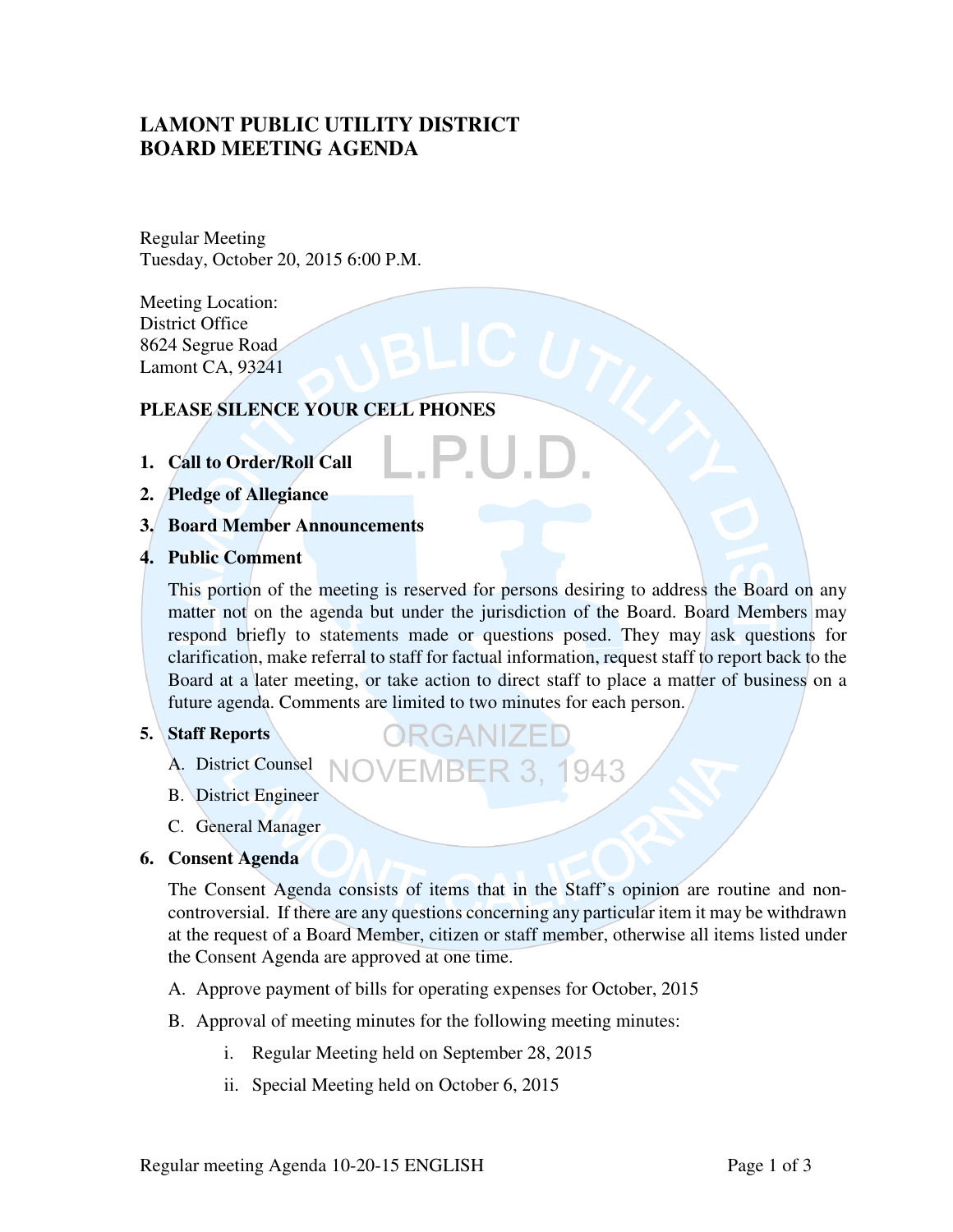- C**.** Approval of Financial Statements for September, 2015
- D. Approval of Payroll Journal for October, 2015
- E. Progress Pay Estimates (PPE) for Capital Projects for September, 2015
	- i. Water Well #19, PPE #17, Brough Construction Inc., \$128,167.91.
	- ii. SSMP Sewer Cleaning and Video Inspection, PPE#10, National Plant Services, \$38,255.07
	- iii. Well No. 18 TCP Treatment System, PPE#1, Bowe Contractors, Inc., \$43,700.00

# **7. Regular Agenda**

- A. Report and Possible Minute Action: Community member conduct at board meetings; **President Prado**
- B. Report and Possible Minute Action: Recology to amend the composting facility's General Plan designation as requested by County of Kern; **Recology Representative**
- C. Report and Possible Minute Action: Consideration and possible approval of new health care provider for District employees; **Paul Sheldon, Paul Sheldon Insurance Benefits & Planning**
- D. Report and Possible Minute Action: Consideration and possible approval of proposed budget from AECOM to prepare an update of the District's Water and Sewer Master Plans in the amount of \$61,846; **District Engineer, JT Gardiner**
- E. Report and Possible Minute Action: Consideration and possible approval of proposed budget from AECOM to prepare an update of the District's Improvement Standards in the amount of \$9,200; **District Engineer, JT Gardiner**
- F. Report and Possible Minute Action: Consideration and possible approval of Contract Change Order #10 for the SSMP Sewer Collection System Cleaning & Video Inspection Project in the amount of (-\$199,468.18); **District Engineer, JT Gardiner**
- G. Report and Possible Minute Action: Consideration and possible approval to file the Notice of Completion for the SSMP Sewer Cleaning and Video Inspection Project; **District Engineer, JT Gardiner**
- H. Report and Possible Minute Action: Consideration and possible approval of Contract Change Order #11 for the Water Well #19 Project in the amount of (-\$3,236.09); **District Engineer, JT Gardiner**
- I. Report and Possible Minute Action: California Endowment's independent study on the District's Plan B; **President Prado**
- J. Report and Possible Minute Action: Consideration and possible approval to resubmit a funding application to Kern County for CDBG funding for the installation of additional street lighting in Lamont and Weedpatch; **General Manager, Nick Turner**